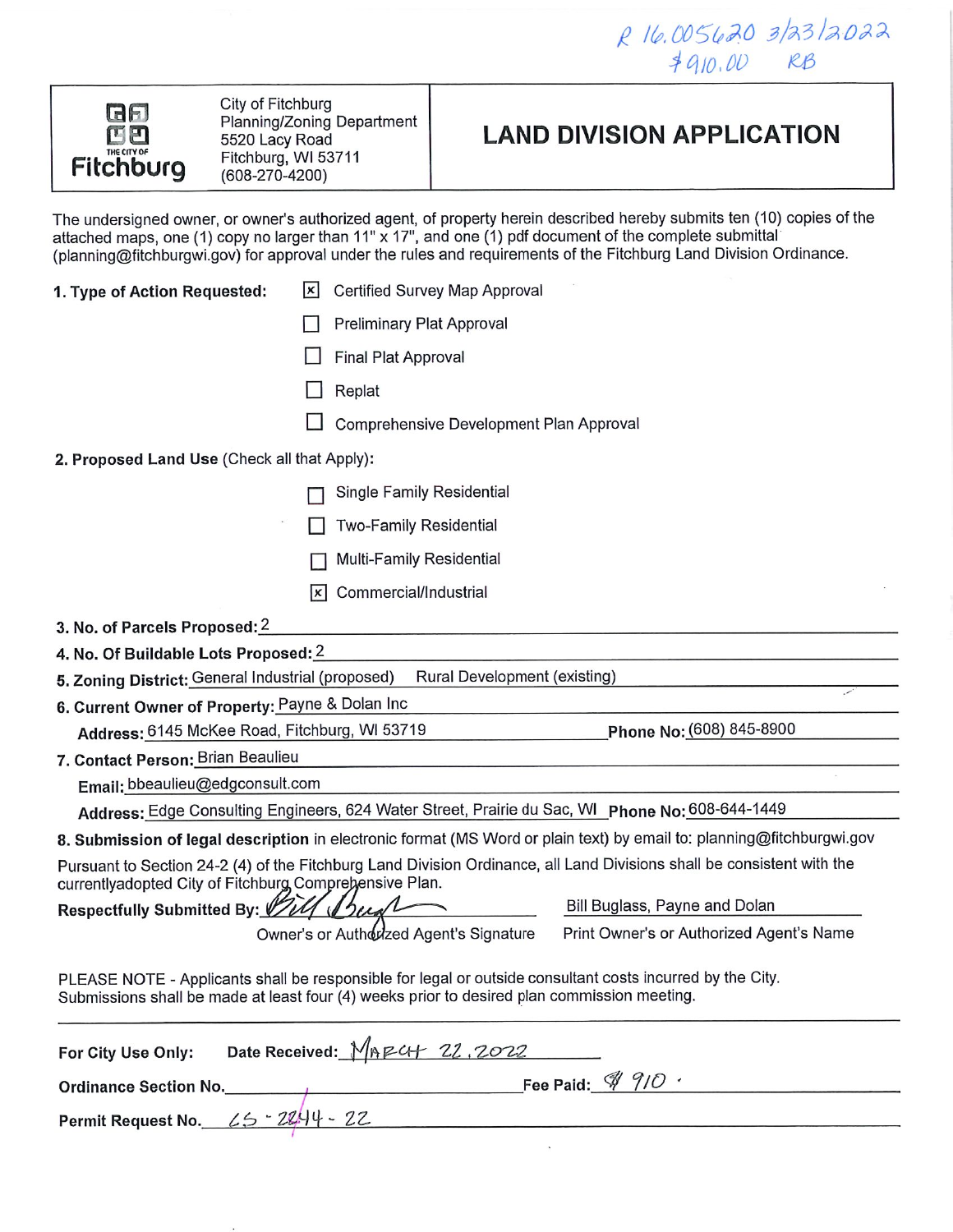# CERTIFIED SURVEY MAP NO.

BEING ALL OF LOT 2. CERTIFIED SURVEY MAP NO. 7700 AS RECORDED AS DOCUMENT NO. 2654147, BEING LOCATED IN THE NW1/4 OF THE NE1/4, THE SE1/4 OF THE NW1/4, NE CORNER<br>SECTION 7<br>T.GN. R.9E.<br>(FND. MON.) THE SW1/4 OF THE NE1/4, THE NE1/4 OF THE SW1/4, AND THE NW1/4 OF THE SE1/4, SECTION 7, T.6N., R.9E., CITY OF FITCHBURG, DANE COUNTY, WISCONSIN  $(N89'-10'-50''W)$ <br> $N88'-45'-55'''W$ N1/4 CORNER<br>SECTION 7<br>T.6N. R.9E.<br>(FND. BRASS PLUG) N 461218.94  $(2596.24')$ <br>2596.16 **NORTH LINE OF THE** E 799533.17 NE1/4, SECTION 7 </sub>  $700.25$ 1895.91 N 461274.89<br>E 796937.61  $1 - 0.5$  \* W  $LOT$ 1  $\overline{\mathcal{C.S.M}}$ . COTTONWOOD  $-14 - 1920$ NO. 7700 2614.79' DRIVE <u>/(S89'-10'-50"E)(573.25')</u> ROD FND. PERMANENT LIMITED<br>EASEMENT TO CITY<br>OF FITCHBURG PER<br>DOC. NO. 2845017  $-46 - 39 - E$ S88 573.26 Ğ.  $\mathbf{I}$ Ĥ RAN Ś. ō. SEE DETAIL A 493.25  $\overline{1}$ DETAIL A<br>
SO1'-40'-38"W)<br>
(SO1'-40'-38"W)<br>
-SO2'-04'-49"W<br>
PERMANENT LIMITED<br>
EASEMENT TO CITY<br>
OF FITCHBURG PER<br>
DOC. NO. 2845017 1422 ,<br>કે J STATES WIDE UTILIT  $6$ **EASEMENT**  $-04^{\circ}-49^{\circ}W$ <br>243.75<sup>\*</sup> \$02\* SE1/4 NW1/4 4.00'<br>  $3' - 21''W$ <br>  $1' - 02''W$ Riock Ĩ, <u>LOT</u>  $1' - 43' - 21''$ <br> $-315.03'' -$ I  $\mathbb{I}$ **MILLIARY** 326,755 SQ. FT.<br>(7.501 ACRES)  $364.0$ OUTLOT 3  $\mathbf{a}$ NRO ទូន  $4.7$ ë.  $-19"w$ 780.18

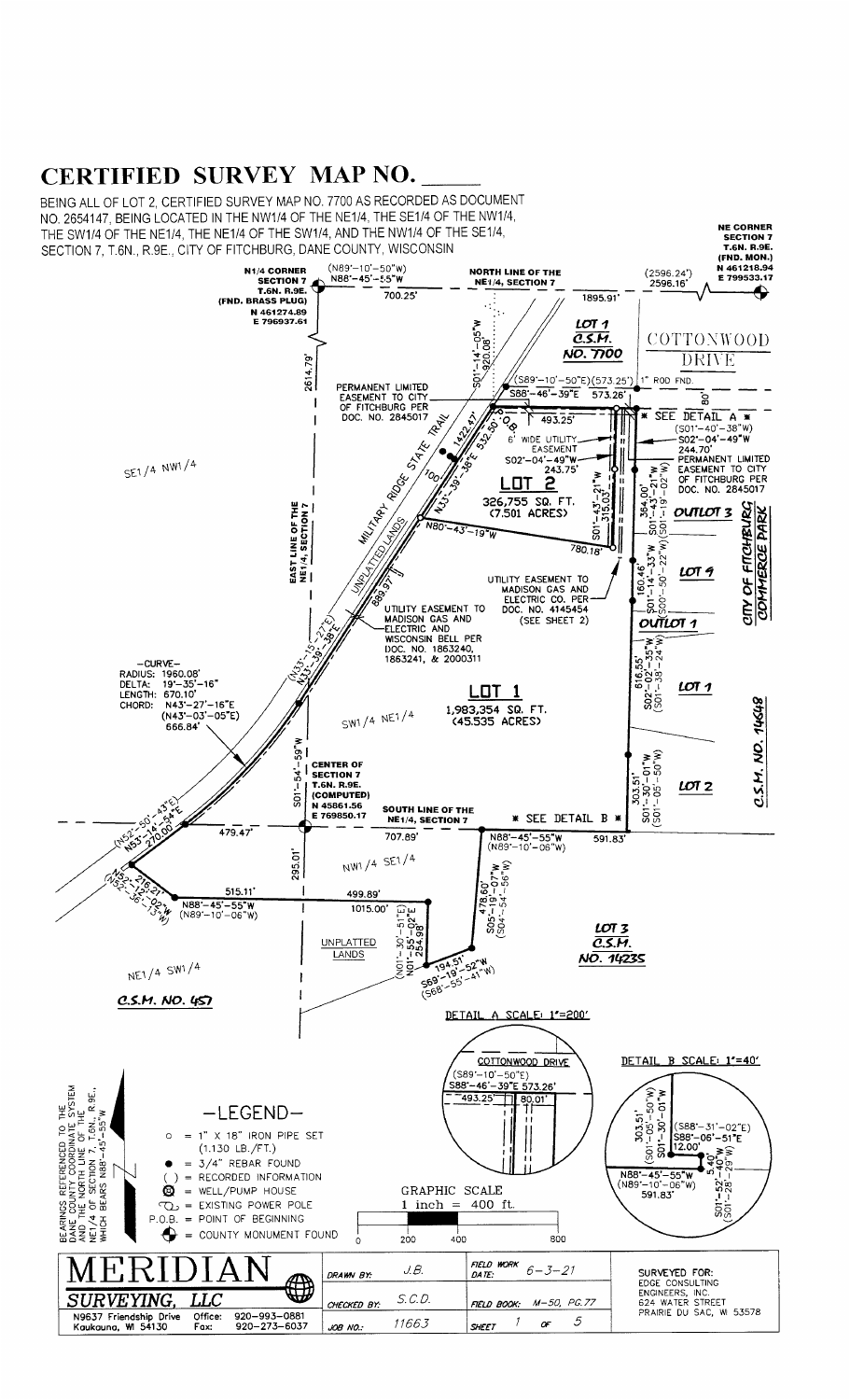# **CERTIFIED SURVEY MAP NO.**

BEING ALL OF LOT 2, CERTIFIED SURVEY MAP NO. 7700 AS RECORDED AS DOCUMENT NO. 2654147, BEING LOCATED IN THE NW1/4 OF THE NE1/4, THE SE1/4 OF THE NW1/4, THE SW1/4 OF THE NE1/4, THE NE1/4 OF THE SW1/4, AND THE NW1/4 OF THE SE1/4, SECTION 7, T.6N., R.9E., CITY OF FITCHBURG, DANE COUNTY, WISCONSIN

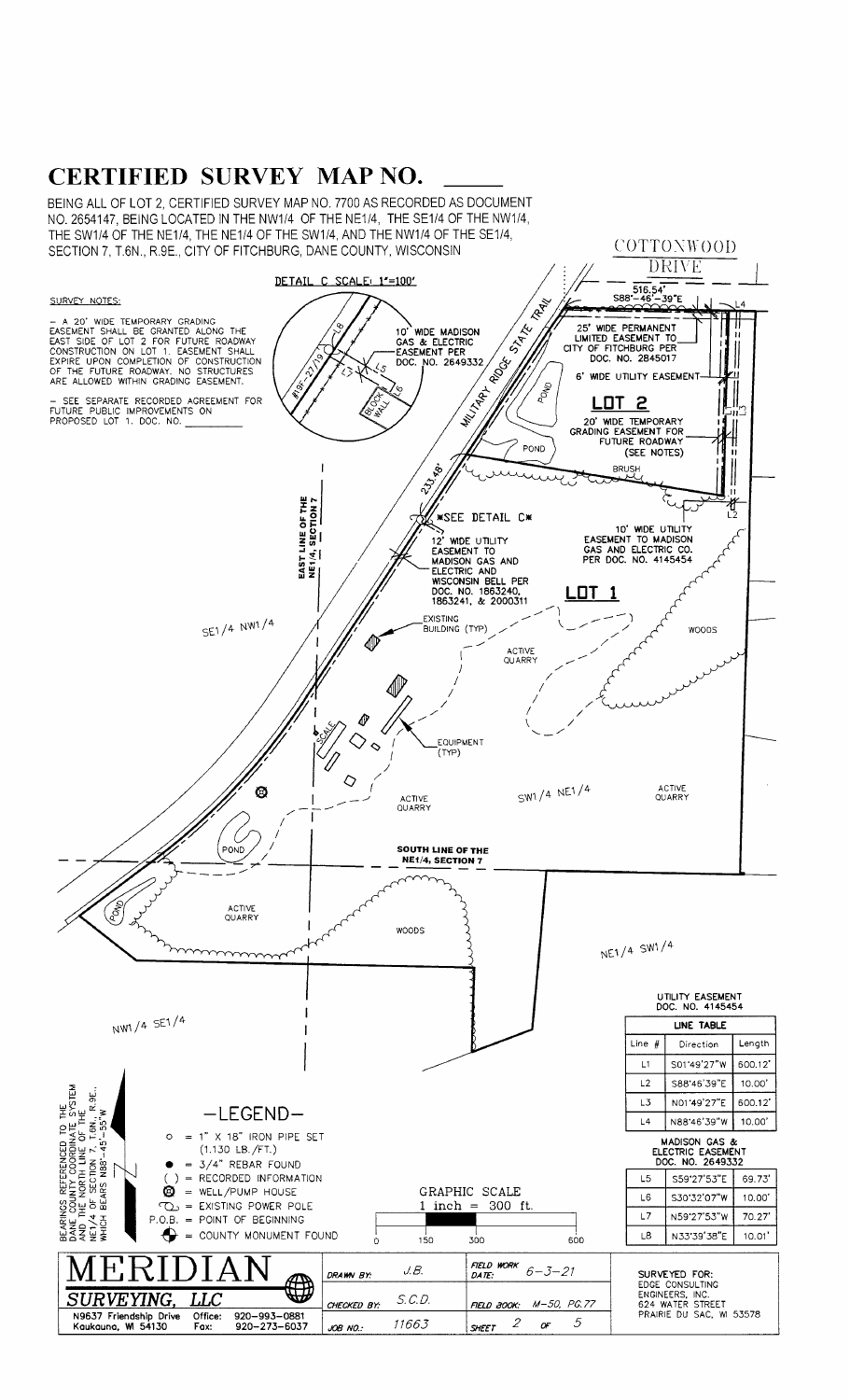STATE OF WISCONSIN) SS **DANE COUNTY)** 

## DANE COUNTY CERTIFIED SURVEY MAP NO.

SHEET 3 OF 5

BEING ALL OF LOT 2, CERTIFIED SURVEY MAP NO. 7700 AS RECORDED AS DOCUMENT NO. 2654147, BEING LOCATED IN THE NW1/4 OF THE NE1/4, THE SE1/4 OF THE NW1/4, THE SW1/4 OF THE NE1/4, THE NE1/4, OF THE SW1/4, AND THE NW1/4 OF THE SE1/4, SECTION 7, T.6 N., R.9 E., CITY OF FITCHBURG, DANE COUNTY, WISCONSIN

### **SURVEYOR'S CERTIFICATE:**

I, Steven C. De Jong, Wisconsin Professional Land Surveyor of Meridian Surveying, LLC., certify that I surveyed, divided and mapped under the direction of Brian Beaulieu of Edge Consulting Engineers, Inc., a parcel of land being all of Lot Two (2) of Certified Survey Map No. 7700 as recorded in Document No. 2654147, being located in the Northwest Quarter (NW1/4) of the Northeast Quarter (NE1/4), the Southeast Quarter (SE1/4) of the Northwest Quarter (NW1/4), the Southwest Quarter (SW1/4) of the Northeast Quarter (NE1/4), the Northeast Quarter (NE1/4) of the Southwest Quarter (SW1/4) and the Northwest Quarter (NW1/4) of the Southeast Quarter (SE1/4) of Section Seven (7), Township Six (6) North, Range Nine (9) East, City of Fitchburg, Dane County, Wisconsin containing 2,310,109 square feet (53.033 acres) of land and being more particularly described as:

Commencing at the Northeast Corner of said Section 7; thence N88°-45'-55"W 1895.91 feet along the north line of the NE1/4 of said Section 7; thence S01°-14'-05"W 920.08 feet to the northwest corner of said Lot 2 of Certified Survey Map No. 7700 and the point of beginning, said point being on the south line of Cottonwood Drive; thence S88°-46'-39"E 573.26 feet along said south line of Cottonwood Drive to the northeast corner of said Lot 2; thence S02°-04'-49"W 244.70 feet; thence S01°-43'-21"W 364.00 feet; thence S01°-14'-33"W 160.46 feet; thence S02°-02'-35"W 616.55 feet; thence S01°-30'-01"W 303.51 feet; thence S88°-06'-51"E 12.00 feet; thence  $S01^{\circ}$ -52'-40"W 5.40 feet to a point on the south line of the NE1/4 of said Section 7; thence N88°-45'-55"W 591.83 feet along said south line of the NE1/4; thence S05°-19'-07"W 478.60 feet; thence S69°-19'-52"W 194.51 feet; thence N01°-55'-02"E 254.98 feet; thence N88°-45'-55"W 1015.00 feet; thence N52°-12'-02"W 216.21 feet, thence N53°-14'-54"E 270.00 feet to the beginning of a curve to the left; thence 670.10 feet along the arc of said curve to the left having a radius of 1960.08 feet and a chord which bears N43°-27'-16"E 666.84 feet; thence N33°-39'-38"E 1422.47 feet to the point of beginning. Being subject to any and all easements and restrictions of record.

That such is a correct representation of all the exterior boundaries of the land surveyed and the subdivision thereof made.

That I have fully complied with the provisions of Chapter 236.34 of the Wisconsin State Statutes and Section 24-6 of the City of Fitchburg Subdivision Regulations in surveying, combining and mapping the same.

Dated this \_\_\_\_\_ day of \_\_\_\_\_\_\_\_\_\_\_\_\_\_, 2021

Wisconsin Professional Land Surveyor, S-2791 Steven C. De Jong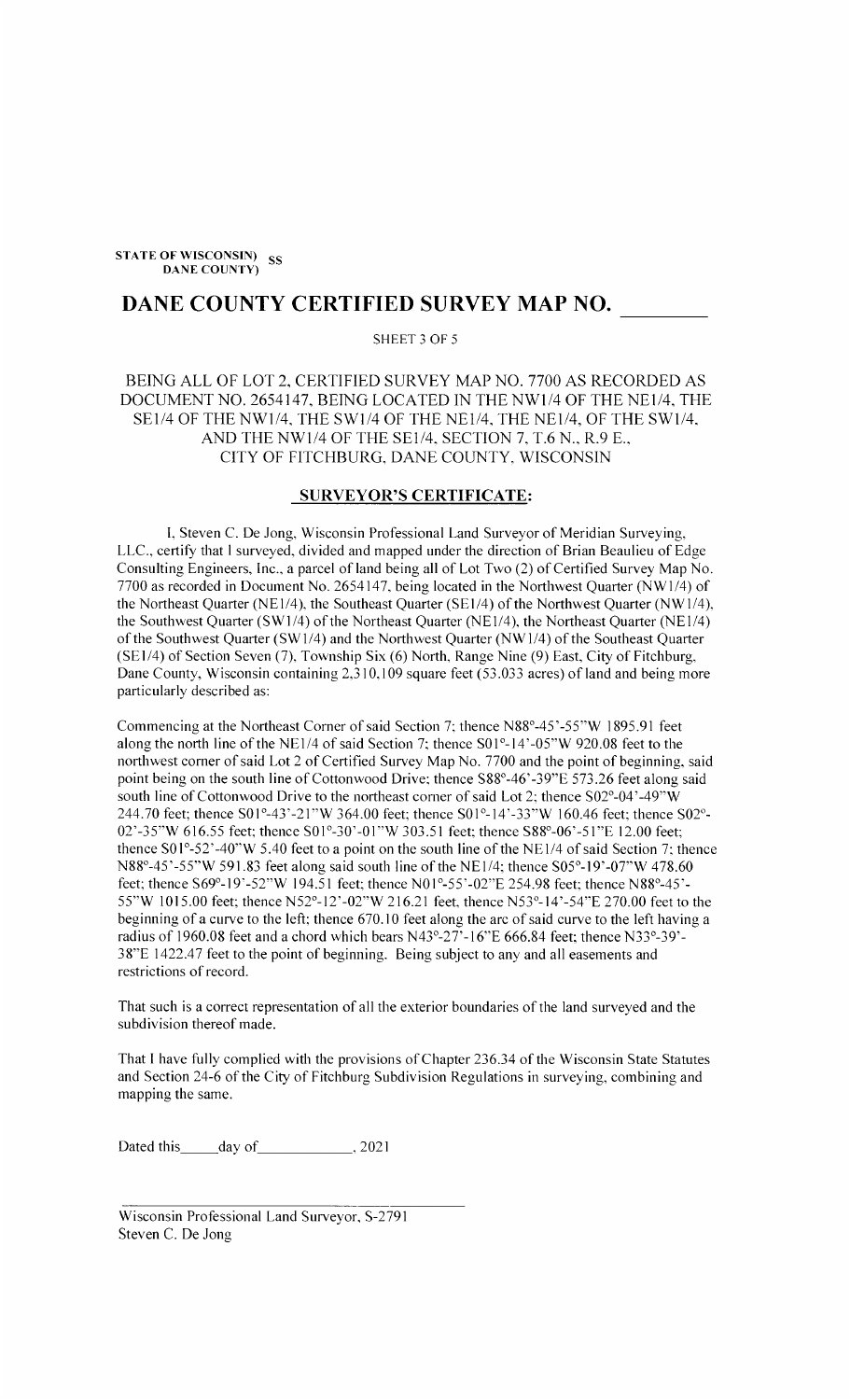STATE OF WISCONSIN) SS **DANE COUNTY)** 

## DANE COUNTY CERTIFIED SURVEY MAP NO.

SHEET 4 OF 5

## BEING ALL OF LOT 2, CERTIFIED SURVEY MAP NO. 7700 AS RECORDED AS DOCUMENT NO. 2654147, BEING LOCATED IN THE NW1/4 OF THE NE1/4, THE SE1/4 OF THE NW1/4, THE SW1/4 OF THE NE1/4, THE NE1/4, OF THE SW1/4, AND THE NW1/4 OF THE SE1/4, SECTION 7, T.6 N., R.9 E., CITY OF FITCHBURG, DANE COUNTY, WISCONSIN

#### **OWNER'S CERTIFICATE:**

Payne  $\&$  Dolan, Inc., a corporation duly organized and existing under and by virtue of the laws of the State of Wisconsin as owner, I hereby certify that I caused the land described on this plat to be surveyed, divided, mapped and dedicated as represented on the plat. I also certify that this plat is required by s. 236.10 or 236.12 to be submitted to the following for approval or objection: City of Fitchburg.

Payne & Dolan, Inc. - Representative

Date

Personally appeared before me on the \_\_\_\_\_\_ day of \_\_\_\_\_\_\_\_\_\_\_\_\_\_\_\_\_\_\_\_\_\_\_\_\_\_\_\_\_\_  $\frac{1}{20}$ . The above named Owner to me known to be the person who executed the foregoing instrument, and acknowledged the same.

Notary Public Witness

County, \_\_\_\_\_\_\_\_\_\_\_\_\_\_\_\_. My commission expires \_\_\_\_\_\_\_\_\_\_\_\_\_\_\_\_\_\_\_\_\_\_\_\_\_\_\_\_\_\_\_\_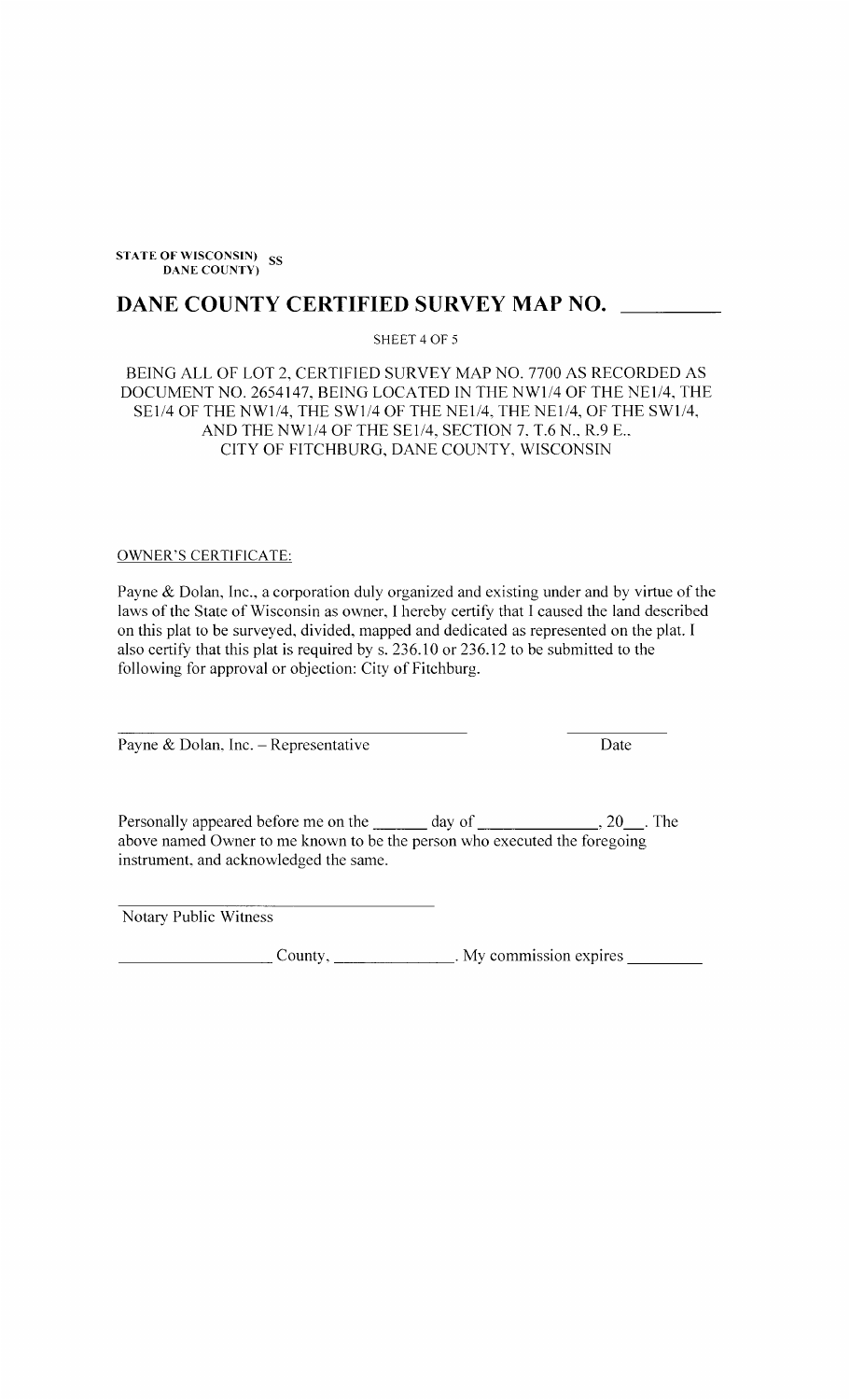STATE OF WISCONSIN SS **DANE COUNTY)** 

# DANE COUNTY CERTIFIED SURVEY MAP NO. \_\_\_\_\_\_\_\_

### SHEET 5 OF 5

## BEING ALL OF LOT 2, CERTIFIED SURVEY MAP NO. 7700 AS RECORDED AS DOCUMENT NO. 2654147, BEING LOCATED IN THE NW1/4 OF THE NE1/4, THE SE1/4 OF THE NW1/4, THE SW1/4 OF THE NE1/4, THE NE1/4, OF THE SW1/4, AND THE NW1/4 OF THE SE1/4, SECTION 7, T.6 N., R.9 E., CITY OF FITCHBURG, DANE COUNTY, WISCONSIN

#### **CITY OF FITCHBURG:**

This certified survey, including any dedications shown thereon, has been duly filed with and approved by the common council of the City of Fitchburg, Dane County, Wisconsin this  $\frac{\qquad \qquad }{\qquad \qquad }$  Day of  $\qquad \qquad .20 \qquad .$ 

Tracy Oldenburg City of Fitchburg, Clerk

REGISTER OF DEEDS CERTIFICATE:

Survey Map Number No. \_\_\_\_\_\_\_\_\_\_, and Document Number \_\_\_\_\_\_\_  $\mathbf{r}$ 

Kristi Chlebowski Register of Deeds